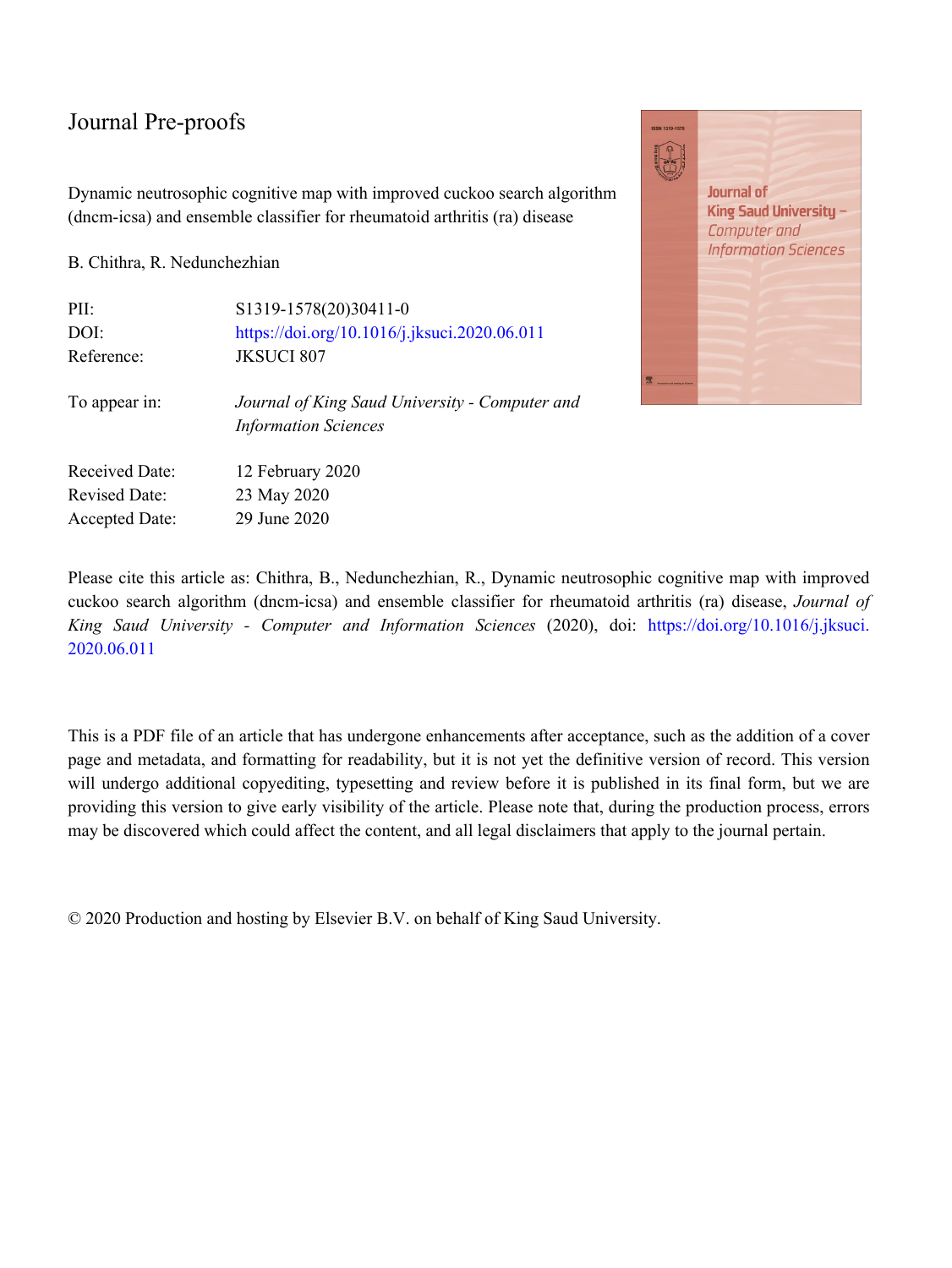# **DYNAMIC NEUTROSOPHIC COGNITIVE MAP WITH IMPROVED CUCKOO SEARCH ALGORITHM (DNCM-ICSA) AND ENSEMBLE CLASSIFIER FOR RHEUMATOID ARTHRITIS (RA) DISEASE**

Author 1 : B. Chithra, HOD, Department of Computer Technology, Shri Nehru Maha Vidhyala College of Arts and Science,Malumachampatti, Coimbatore. E-mail:chithra220@gmail.com Author 2 : Dr.R. Nedunchezhian, Professor, Department of CSE & IT, Coimbatore Institute of Technology, Coimbatore, Tamil Nadu. E-mail:nedunchezhian@cit.edu.in, rajuchezhian@gmail.com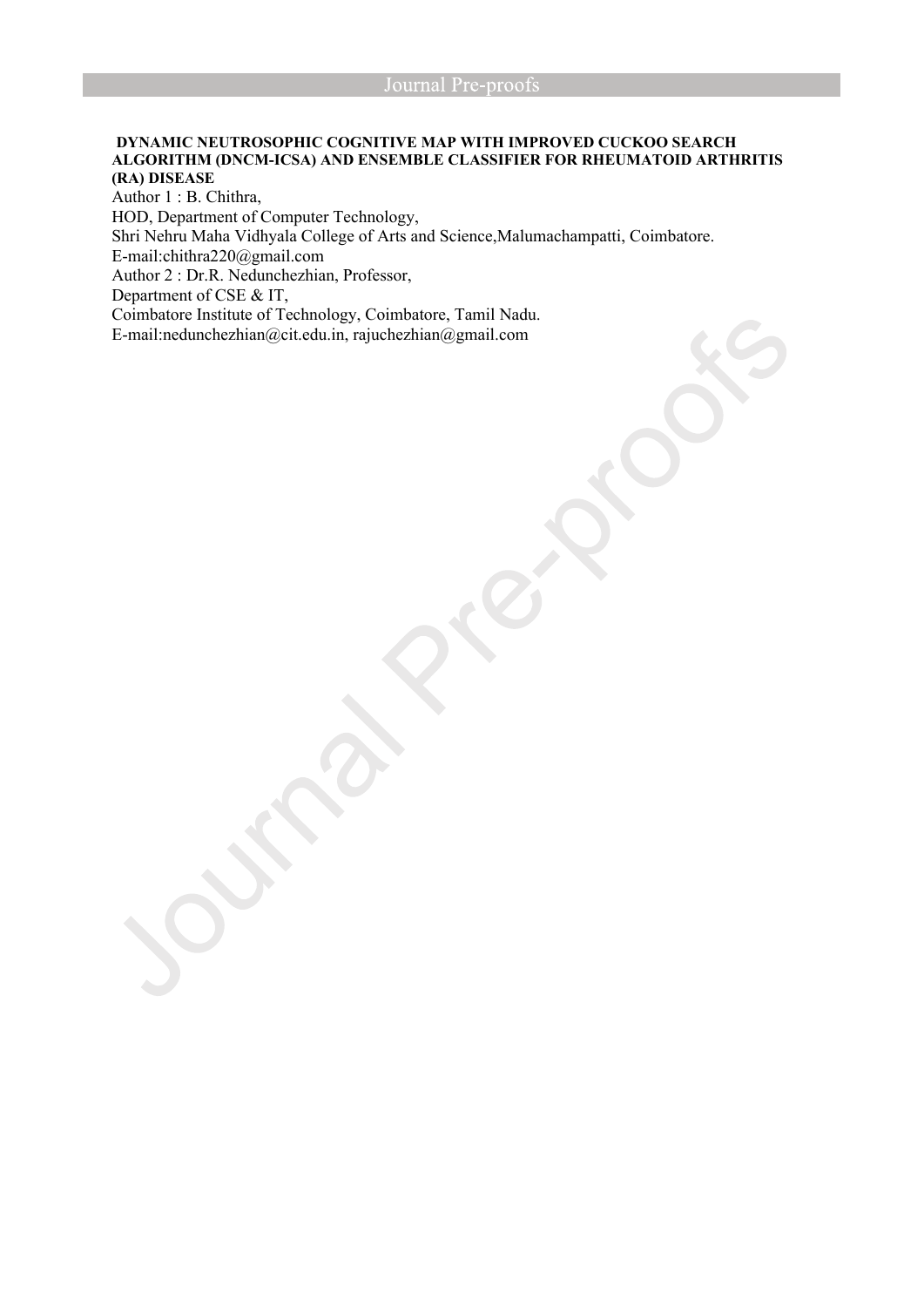# **DYNAMIC NEUTROSOPHIC COGNITIVE MAP WITH IMPROVED CUCKOO SEARCH ALGORITHM (DNCM-ICSA) AND ENSEMBLE CLASSIFIER FOR RHEUMATOID ARTHRITIS (RA) DISEASE**

**ABSTRACT:** Rheumatoid Arthritis (RA) falls under the group of chronic autoimmune diseases, which affects the joints and muscles, and can lead to considerable damage to the joint structure and their functionality. RA diagnosis much in early stages is quite critical in stopping the progression of the disease. In this technical work, Dynamic Neutrosophic Cognitive Map with Improved Cuckoo Search Algorithm (DNCM-ICSA) with ensemble classifier is introduced for obtaining the gene expression profile, which distinguishes between the persons affected with RA and probable subjects of control. There are four important steps involved in this work, which include data preprocessing, feature selection, prediction and classification. The initial phase of the work comprises of data preprocessing, and second phase of the work comprises of gene selection process with T-test, chi-squared test, relief-F and Minimum Redundancy Maximum Relevance (mRMR). Next, the disease prediction is carried out using the ensemble mechanism, which increases the prediction accuracy. The ensemble mechanism integrates the process of Adaptive Neuro Fuzzy Inference System (ANFIS) and Deep Neural Networks (DNNs). The ensemble mechanism of classifiers is a group of classifiers whose decisions individually are integrated generally by weighted means for the classification of new RA examples. The disease of the patients may be avoided from getting to the severe stages. At last, DNCM-ICSA algorithm is utilized for gene classification. The results of the newly introduced classifier are analysed in terms of the metrics including precision, recall, F-measure and accuracy.

**KEYWORDS:** Rheumatoid Arthritis (RA), Adaptive Neuro Fuzzy Inference System (ANFIS), Deep Neural Networks (DNNs), Support Vector Machine (SVM), Particle Swarm Optimization (PSO).

# **1. INTRODUCTION**

Rheumatoid Arthritis (RA) is a long-span autoimmune ailment, which endangers the joints chiefly. It is an inflammatory rheumatic disease with a course progressively damaging the particular and extra-particular structures leading to pain, disability and death [1]. It makes the joints warm, swollen and aching. In general, the wrist and hands are affected, with the same joints commonly present on both the sides of the body. The disease may also have an effect on the other sections of the body [2]. This may lead to a lesser count of red blood cells, inflammation around the lungs, and the heart. There may be fever and fatigue. Continuous inflammation results in corruptive damage in the joint and functional disability in several patients [3][4].

Inflammation refers to a biological process corresponding to the generation of several factors, thereby indicating that variations in the gene expression is able to render symptoms at diverse phases of the inflammatory ailments [5]. With regard to biological sciences, its application involves the gene expression data analysis. Here, a common problem is to search for a set of important genes associated with a particular phenotype. Research experts make use of gene expression data for deciding if the induction/repression of a gene is useful in the diagnosis of the disease symptoms. Few conditions of diagnosis and classification for RA have been designed in the last few decades [6] to help in the gene expression data. However, the implementation of the criteria for a diagnosis carried out in a timely manner is still under debate [7-8].

Recently, data mining employing samples has gained much popularity and is anticipated to help in increasing the accuracy involved with the diagnosis and quality of treatment employing data mining approaches. Information acquired (with the help of data mining) from the clinical data render the physicians an extra source of knowledge to make decisions in their practical work, planning of treatment, risk analysis and other kinds of predictions. The diagnosis on diseases is one among the applications where data mining has found tremendous success. The objective of the prediction model is the Design of a model, which can find the predicted class [9].

The objective of classification, supervised learning approach involves the prediction of the target class for every case in the data in which the classes are predetermined. Currently, even though different classification algorithms select the best model for a particular data set since these classical algorithms are affected by general issues, such as computation wise complexity, slipping to local minima or over-fitting to the data set utilized for training purposes [10]. One of the most popularly employed schemes forgetting over these problems involves the ensemble learning, chiefly utilized forx the performance improvement of a classifier. It involves a process in which predictions made from different classifiers are integrated with the aim of classifying new samples to improve the prediction accuracy [11].

Ensemble techniques integrating the result obtained from classifiers have been extremely helpful in the generation of predictions with better accuracy for several complicated classification tasks. Highly popular ensemble techniques help in balancing between the diverseness and accuracy achieved of the ensemble. Also, the resourcefulness of these techniques are due to their capability of having a proper consolidation of the accurate predictions and the right errors across several different base classifiers [12-13].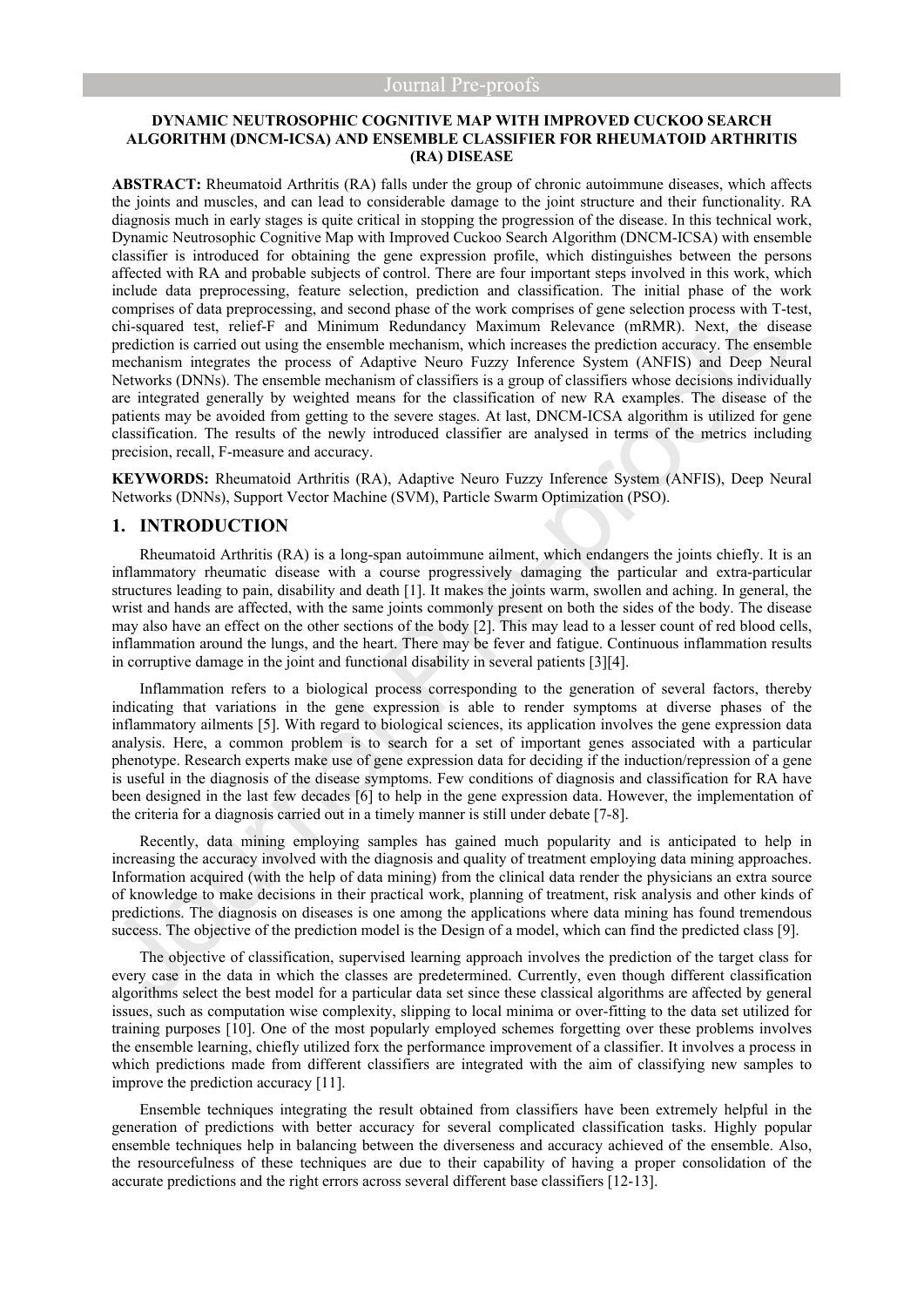In this proposed article, Dynamic Neutrosophic Cognitive Map with Improved Cuckoo Search Algorithm (DNCM-ICSA) with ensemble classifier is introduced for the gene expression profile extraction. Ensemble technique integrates the process of Adaptive Neuro Fuzzy Inference System (ANFIS) and Deep Neural Networks (DNNs). These ensemble mechanisms are helpful in the RAdisease prediction. At last, this RA disease prediction is carried out using ensemble mechanism, which increases the prediction accuracy.

# **2. LITREATURE REVIEW**

Shanmugam and Preethi[12] studied about a Machine Learning based Ensemble Analytic Approach (MLEAA), comprises of two phases, which include: learning stage and prediction stage. During the learning phase, the data processing is carried out with the help of map reduce framework in Hadoop and the attributes defined are functioning towards prediction stage. The prediction stageof MLEAA approach includes three diverse algorithms, known as AdaBoost, Support Vector Machine (SVM), Artificial Neural Network (ANN) and depending on the voting system, the final predictive value is computed. Effective results are achieved here and it will be quite helpful in the prediction ofRA much in advance.

Sharonet al [14] designed an Ensemble algorithms like bagging, AdaBoost and random subspace with a base classifier including Random Forest (RF) and SVM and were trained and tested with the help of evaluation conditions like accuracy, precision, sensitivity and Area Under the Curve (AUC) employing Weka tool. The preliminary observations conclude that the base classifier SVM offers superior classification accuracy compared to the rest and with base classifier RF, Adaboost achieved a slightly better performance compared to other models used for RA dataset.

Shiezadeh et al [15] introduced a Cuckoo Search (CS)-Boost algorithm for the performance optimization of Adaboost algorithm and helpful in the RA diagnosis. The information were gathered from affected persons, who were cited to the rheumatology clinic of Shiraz University of Medical Sciences. In the next step, the preprocessing of data is conducted. The optimum RA disease predictive model uses CS-Boost in the form of classification algorithm. The comparison analysis between the models has revealed that CS-Boost bags the highest degree of accuracy compared to the rest. The results show that elbow and knee joints, gender, number of joints and ESR test result impact the maximum in the RA diagnosis.

Bardhan and Bhowmik [16] introduced an inflammation based structural feature analysis, and during the primary step of classification, arthritis damaged knee joint thermo grams, and every other kind of thermo grams (no arthritis) are are classified with an accuracy level of 91%. The advanced RA diagnosis during the subclinical phaseis of extreme help to the physicians in decreasing the impact of the disease. During the second step of classification, the RA and non-RA categorization are integrated through the extraction of texture, shape and frequency level features. Experimental tests reveal that the mix of all these features reduces the accuracy ofRA classification detection. To improve the classification rate, the accuracy based feature selection process is included.

Shanmugam and Preethi [17] designed a Neutrosophic Cognitive Maps (NCMs) with Genetic Algorithm (GA) framework. In the first step, the pre-processing of the Arthritis data set is carried out through Integer Scaling Normalization. Using the pre-processed data, Categorical Principle Component Analysis (PCA) technique extracts the specific features. The feature extraction is based on range classification. It is carried out with the help of NCMs with GA. The disease can be predicted with ease using the classified data set and it also renders the elaborate information on the kind of Arthritis. Therefore it will of much help in the advance prediction and diagnosis of Arthritis disease.

Salmeron et al [18] suggested an advanced prediction of patients with RA employing soft computing technique of Fuzzy Cognitive Maps (FCMs). In the first step, a condition set for RA diagnosis, consultation with a group of medical experts have been determined. After this, Particle Swarm Optimization (PSO) and FCMs were helpful in modeling this problem and the RA disease's severity is calculated. In the last step, an online survey has been carried out in Shohada University Hospital, Iran for assessing accuracy of the newly introduced model.

Kourilovitch et al [19] presented a RA diagnosis that depends on the criteria of classification, which consists of four parameters such as joint involvement, [serology,](https://www.sciencedirect.com/topics/immunology-and-microbiology/serology) degrees of [acute phase reactants](https://www.sciencedirect.com/topics/medicine-and-dentistry/acute-phase-protein) and the time duration of the signs. This classification eases out the classification of the patients suffering with early RA, but, the diagnosis needs highly skilled experts who are capable of distinguishing between the early symptoms of RA and other pathology.

Singh et al [20] designed a system for the RA diagnosis employing Fuzzy Logic Controller (FLC), which is a popular application of fuzzy set theory formulated by Zadeh. It is an extremely useful tool for tackling with ambiguity and inaccuracy. Therefore, an FLC can be used for modelling the knowledge of a physician. The FLC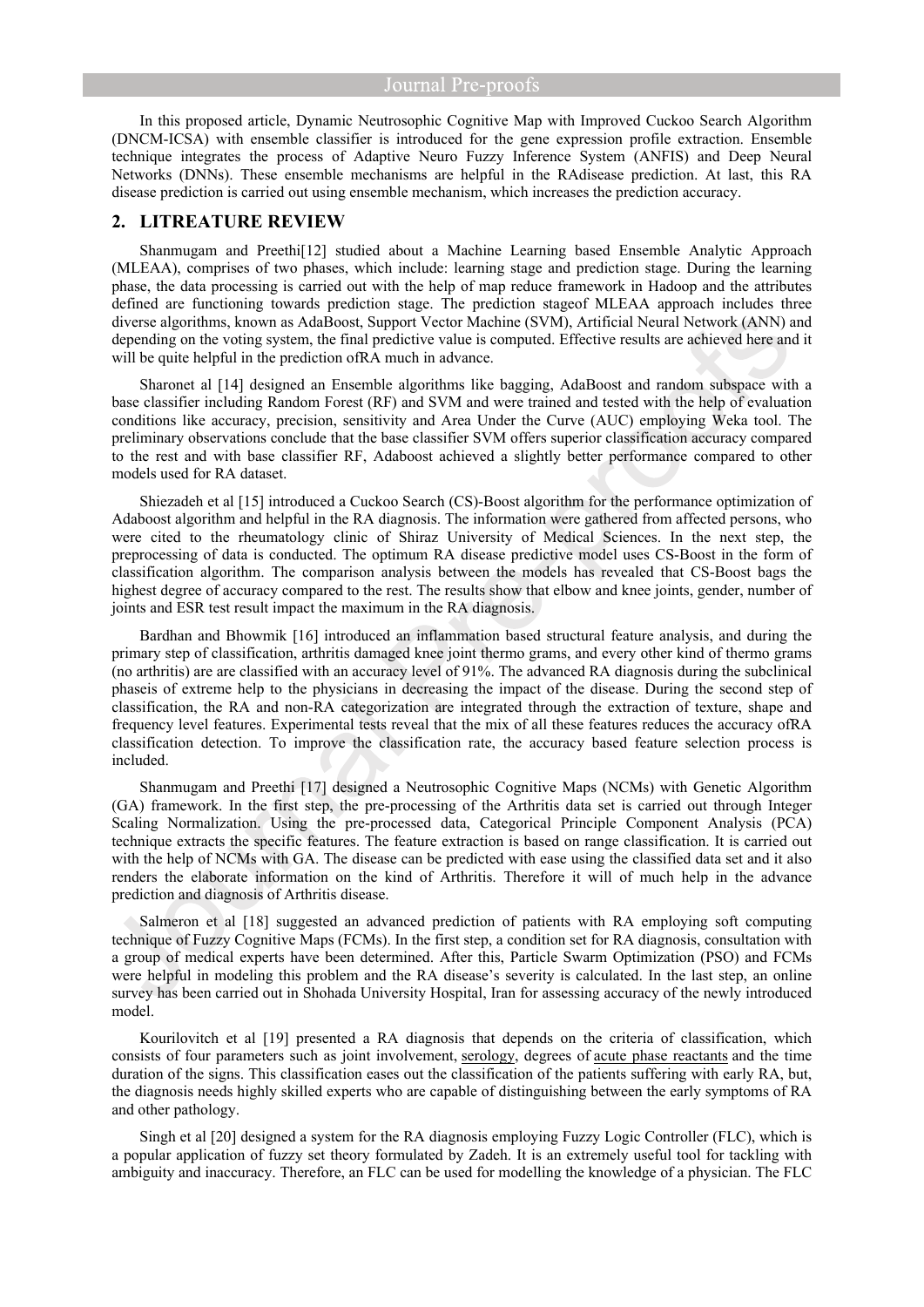performance relies on its knowledge base comprising of a data base and also a rule base. It has been found that the FLC performance is primarily based on its rule base, and the optimization of the membership function distributions that are maintained in the data base is a process of carrying out fine tuning.

Pandeyet al [21] demonstrated a fuzzy logic system for diagnosing Rheumatic Arthritis Fever (RAF). Fuzzy logic could be used for designing a Decision Support System (DSS)application, which could prove to be helpful in diagnosing arthritis pain in four diverse phases, such as: Fairly Mild, Mild, Moderate and Severe. A knowledge-base, which was designed applying the WHO constraints for the RAF diagnosis, expert guidelines acquired from Nepal and a Mat lab fuzzy tool box act as the tools utilized for developing the system.

Kim and Tagkopoulos [29] studied an important review of the machine-learning algorithms presently used in the study of clinical data, the merits and demerits of these algorithms, and how they are able to be leveraged in the area of rheumatology. Aim is toward assist clinicians and rheumatologists toward recognize better the essentials of Machine Learning (ML) and its applicable study purpose.

Regueiro et al [30] aimed toward assess the possible of the concordant occurrence of Rheumatoid Factor (RF), anticyclic citrullinated peptide(anti-CCP) and anti-carbamylated protein antibodies toward get better present RA classification between Early Arthritis (EA) patients.

Shanmugam and Preethi [31] designed a hybrid optimization approach which is depending on the grouping of the features of Iterative Dichotomiser 3 (ID3) and Particle Swarm Optimization (PSO) designed for feature selection and classification of RA. The efficiency of the proposed diagnosis strategy is confirmed via its accuracy, specificity, sensitivity, positive predictive value and negative predictive value by means of presented methods.

# **3. PROPOSED METHODOLOGY**

The newly introduced work comprises of four important steps, which include data preprocessing, feature selection, prediction and classification. During the initial phase of the work, data preprocessing is carried out, and the second phase of the work employs gene selection with T-test, chi-squared test, relief-F and Minimum Redundancy Maximum Relevance (mRMR). In the third step, the disease prediction is carried out using the ensemble mechanism which integrates the process of the Adaptive Neuro Fuzzy Inference System (ANFIS) and Deep Neural Networks (DNNs). At last, DNCM-ICSA algorithm is helpful in the gene classification process. The results obtained of the decisions made individually are integrated using weighted majority function.

#### **Motivation of the work**

RA diagnosis much in early stages is quite critical in stopping the progression of the disease. It motivates to introduce a new prediction and classification model for the diagnosis of RA. Data mining methods have been employing samples has gained much attractiveness and is estimated to assist in increasing the accuracy concerned by means of the diagnosis.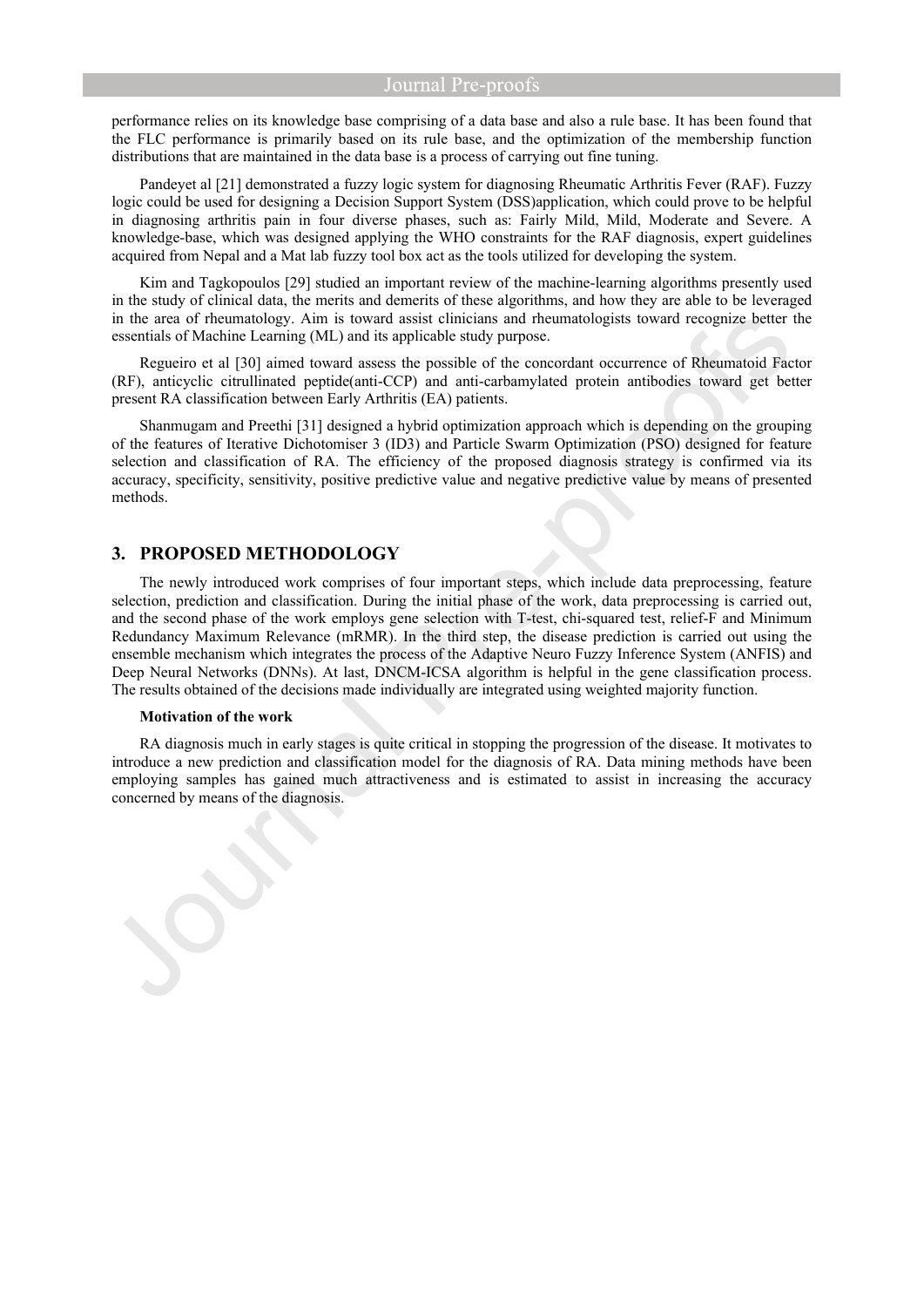

**Figure 1: Architectural Diagram of Proposed DNCM-ICSA Approach**

# **3.1. Choosing the Team of Experts**

The factors behindthe radiographic harshness of Rheumatoid Arthritis (RA) in African-Americans are interpreted in a poor light. The genes whose expression in Peripheral Blood Mononuclear Cells (PBMCs) is correlated with the radio graphic criticality of RA has to be investigated. 20 control samples (obtained from persons not affected with RA) were then compared with 10 early severe, 10 early mild, 10 late mild, and 10 late severe RA samples.

# **3.2. Preprocessing Techniques**

Normalization [22] is used in data mining system in the form of a data preprocessing component. The normalization of an attribute of a dataset is done through the scaling of its values with the objective that they are well within a specific range that is defined small, for example 0.0 to 1.0. It is primarily advantageous for learning algorithms. The mechanism of data normalization [22] consists of z-score normalization.

#### **Z-Score Normalization**

It is called as zero-mean normalization in which the values for a specific gene G get normalized based on the mean and standard deviation of gene G. A dataset  $(RA_D)$  of G gets normalized to  $RA_D$  using the expression given below: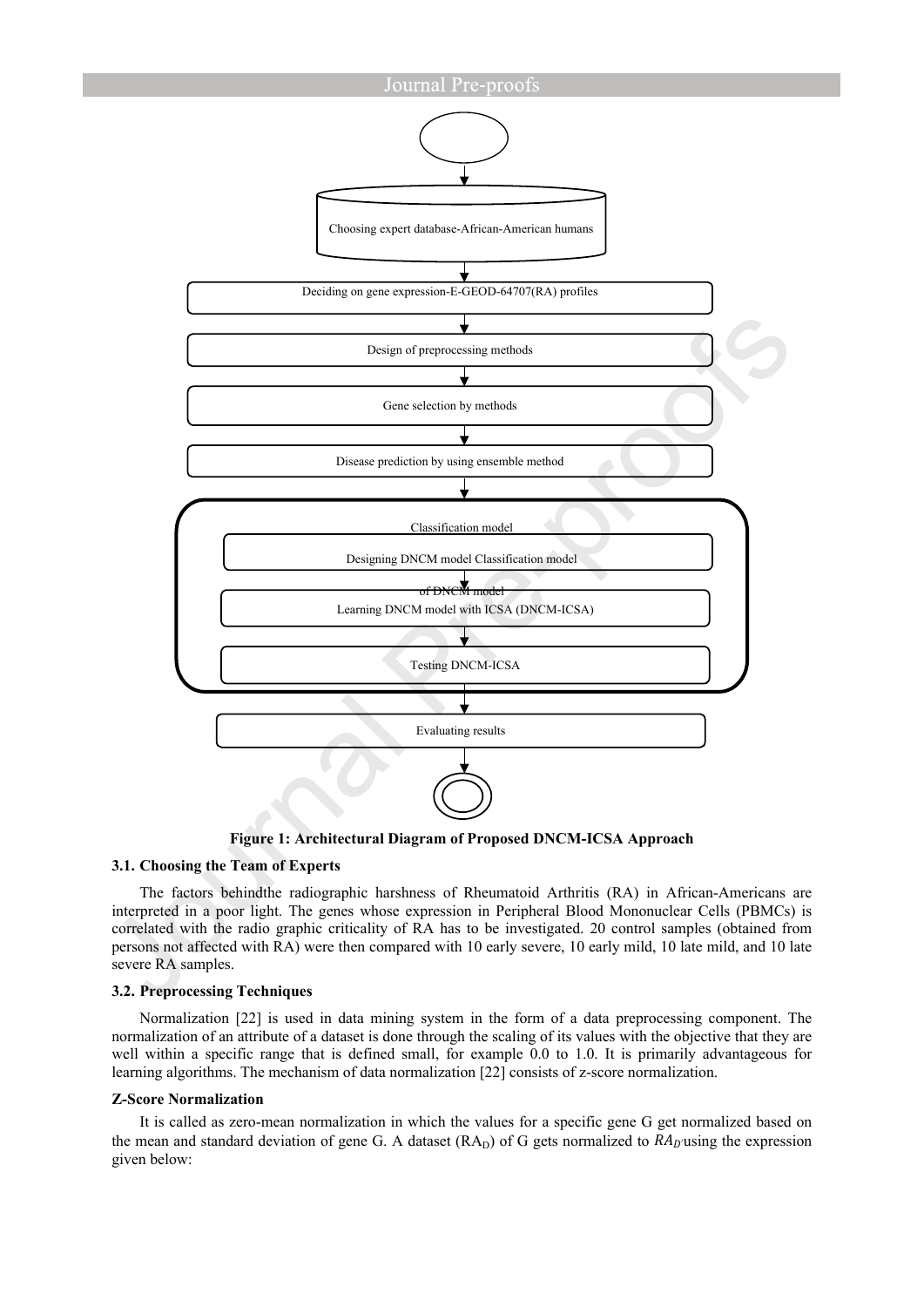$$
RA_{D'} = \frac{[RA_{D} - \text{mean } (G)]}{[std(G)]}(1)
$$

Here std (G) represents the standard deviation of gene G and mean (G) indicates the average of gene G.

#### **3.3. Gene Selection Steps**

Primarily, Gene selectionapproaches are introduced for two factors:

- 1. Reduce the search space by removing the unnecessary variables
- 2. To maximize the predictive potential of the classifiers in the case of supervised learning.

Gene selection refers to the process of preprocessing the input dataset with the objective of assessing the current attributes with the objective that only the data associated with the genes are preserved and irrelevant gene data are removed. Gene selection is of use when the dimension of the dataset is big (with multiple number of attributes). The popular gene selection mechanisms (T-test, chi-squared test, relief-F and Minimum Redundancy Maximum Relevance (mRMR)) are discussed in this section.

#### **T-test**

A t-Test is fundamentally a statistic measure, which verifies whether the two mean of genes are basically diverse from one another. A bigger t-value denotes dissimilar groups and a smaller t-value represents identical groups. For every t-value, there is a respective p-value.

#### **Chi-squared Test**

This is also a well-known filter approach, which can be utilized for the gene selection process. The  $\chi^2$ -Statisticvalue is computed for every gene associated with the classes individually [22]. Every numeric gene needs to be discretized before  $\chi^2$ -Statistic is computed. For everygene  $X_i$ ,  $\chi^2$ -Statistic is computed as

$$
\chi^{2} = \sum_{x \in X_{i}c \in C} \sum_{x \in X_{i}kc \in C} \frac{(n_{(x \in X_{i}kc \in C)} - e_{(x \in X_{i}kc \in C)})^{2}}{e_{(x \in X_{i}kc \in C)}}(2)
$$

Where  $n_{x \in K}$ <sub>&c</sub> ∈ c)indicates the number of samples or patients belonging to class c in which X<sub>i</sub>takes the value x. The required frequency  $e_{(x \in X_i \& c \in C)}$  is defined as

$$
e_{(x \in X_i \& c \in C)} = \frac{n_{x \in X_i} * n_{c \in C}}{n}
$$
 (3)

Where  $n_x \in X$  denotes the number of samples in which  $X_i$  is assigned with the value x and  $n_c \in \mathcal{E}$  cspecifies the number of samples belonging to class c. n indicates the overall number of samples. The genes are chosenonce the genes are ranked in accordance with the  $\chi^2$ -Statistic values.

#### **Relief-F**

Relief-F is a well-known filtering approach, which can tackle with noisy and heterogeneous datasets. The primary idea behind the Relief-F is to evaluate the quality of genes depending on their values to distinguish amongst instances, which are near to one another.

#### **Minimum Redundancy Maximum Relevance (mRMR)**

This filter mechanism chooses the genes with the most relevance and least redundancy with the target class. Maximum Relevance and Minimum Redundancy of genes are calculated on the basis of mutual information. Provided the i<sup>th</sup> gene  $g_i$  and the class label c, the mutual information of  $g_i$  and c is computed in terms of their probabilities  $p(g_i)$ ,  $p(c)$ , and  $p(g_i, c)$  expressed as follows:

$$
I(g_i,c) = \sum \sum p(g_i,c) * ln \frac{p(g_i,c)}{p(g_i)p(c)} \tag{4}
$$

The Maximum Relevance approach chooses the topmost m genes with the most relevance corresponding to the class labels obtained from the descending ordered set of  $I(g_i,c)$ .

$$
\max D(S,c), D = \left(\frac{1}{|S|}\right) \sum_{g_i \in S} I(g_i,c) \tag{5}
$$

#### **3.4. Ensemble Model**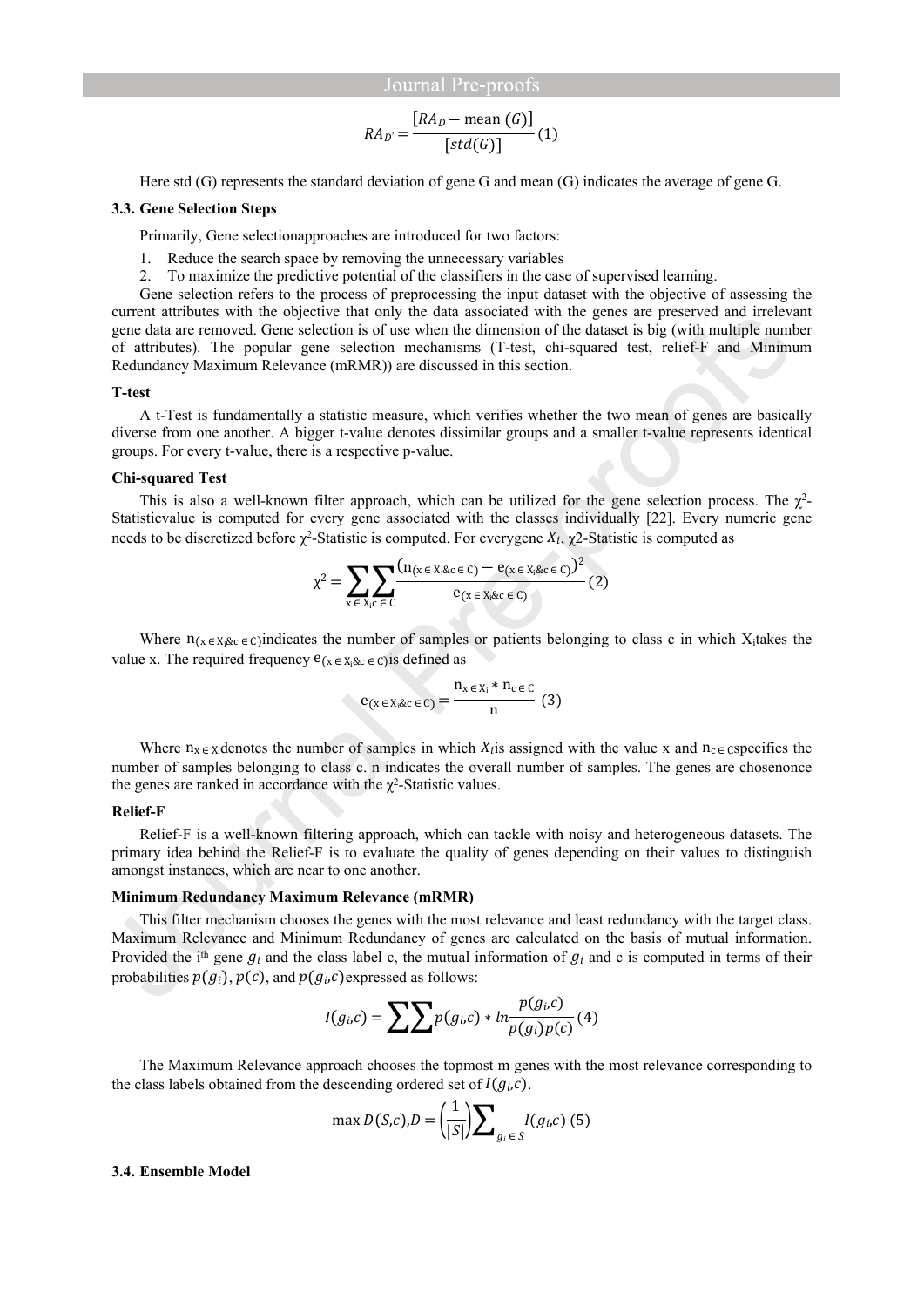Ensemble is a Machine Learning approach whose techniques are meta-algorithms, which integrate various machine learning schemes into one optimal predictive model with the aim of reducing the variance, bias or increasing the predictions. This mechanism facilitates superior performance in terms of prediction in comparison with that of an individual model. This research work integrates the process of Adaptive Neuro Fuzzy Inference System (ANFIS) and Deep Neural Network (DNN).Ensemble techniques make use of two learning techniques like ANFIS and DNNs to achieve improved predictive performance compared to that achieved from any of the learning algorithms included independently. An ensemble is by itself a supervised learning algorithm, since it can undergo training and thereafter achieve the prediction capability.

#### **3.4.1. Adaptive Neuro Fuzzy Inference System(ANFIS)**

ANFIS helped in the initial membership functions computation by testing itself usingE-GEOD-64707 dataset, and then membership functions are adjusted with either a back propagation algorithm or a hybridlearning algorithm (a mix of back propagation and the least squares technique) to reduce the error. ANFIS Architecture: The below lines define the five layers of the ANFIS system[23].

Layer 1: The primary layer includes the Fuzzification layer. Each node i present in this layer is actually a square node, expressed by:

$$
Oi1 = \muAi(x), for i = 1,2
$$
 (6)  
 
$$
Oi1 = \muBi-2(y), for i = 3,4
$$
 (7)

where x and y refer to the E-GEOD-64707 dataset inputs to the node i and the fuzzy membership grade of inputs form the resultant outputs. With the aim of calculating the degree of membership of the input, each node employs the Gaussian membership function.

$$
0_1^1 = \mu_{Ai}(x) = e^{\frac{-1}{2} \left(\frac{x - c_i}{\sigma_i}\right)}
$$
(8)

where  $\{c, \sigma\}$  refers to a parameter set. C indicates the center of the membership function and  $\sigma$  decides the width of the membership function. These parameters are called as premise parameters.

Layer 2: The second layer includes the Rule layer. This layer takes the E-GEOD-64707 dataset input values to be the membership functions and every node multiplies E-GEOD-64707 dataset inputs and provides an output that indicates the firing strength of rule. The resultant output obtained of this layer is provided in equation

$$
O_i^2 = w_i = \mu_{Ai}(X1) \times \mu_{Bi}(X2) \times \mu_{Ci}(X3) \times \mu_{Di}(X4) \times \mu_{Ei}(X5) \times \mu_{Fi}(X6) \times \mu_{Gi}(X7) \, i = 1, 2, ..., 7
$$

Layer 3: Here the i-th node is computed by dividing the i-th rules firing strength by the summation of the rule's firing strengths.

$$
O_t^3 = \overline{w} = \frac{w_l}{w_1 + w'} i = 1, 2, \dots, 7
$$
 (9)

Layer 4: The fourth layer uses the nodes, which are adaptive.

$$
O_i^4 = \overline{w}_i f_i = \overline{w}_i (p_i x_i + q_i x_2 + r_i x_3 + a_i x_4 + b_i x_5 + c_i x_6 + d_i x_7 + t_i) i = 1, 2, ..., 7 (10)
$$

where, (w) refers to the output of layer 3, and { $p_i$ ,  $q_i$ ,  $r_i$ ,...t<sub>i</sub>}stands for the parameter set which is called as consequent parameters.

Layer 5: This layeris formed by a single fixed node. In this layer, the resultant output is given as the summation of all the inward signals, provided in the equation below

$$
O_i^5 = y = \sum_i \overline{w_i} f_i = \frac{\sum_i w_i f_i}{w_i f_i} i = 1, 2, ..., 7 \quad (11)
$$

#### **3.4.2. Deep Neural Network (DNN)**

A learning algorithm forms the model for Deep Neural Network (DNN) classification. It is helpful in modifying the weights of linear and nonlinear transfer functions present within each of the neuron units present in the network for the DNN classification model, thus attaining a required design goal generally in terms of the Minimum Mean Squared Error (MMSE) optimally. DNN classification model generally uses a regularization algorithm is  $L_2$  regularization or weight decay and it is a direct function mechanism for regularizing the DNN classification model [24]. But, with the aim of reducing a  $L_2$  norm, the regularization algorithm is helpful in penalizing bigger weights with the help of a hyper-parameter λ, utilized for defining the relative significance of the L<sub>2</sub> norm for minimizing loss faced in training dataset. DNN classification model  $f_\theta(x_i)$  includesgetting a weight function  $\theta(w,b)$  where w and b stand for the weights and bias, such that the required regularization loss is reduced [25]: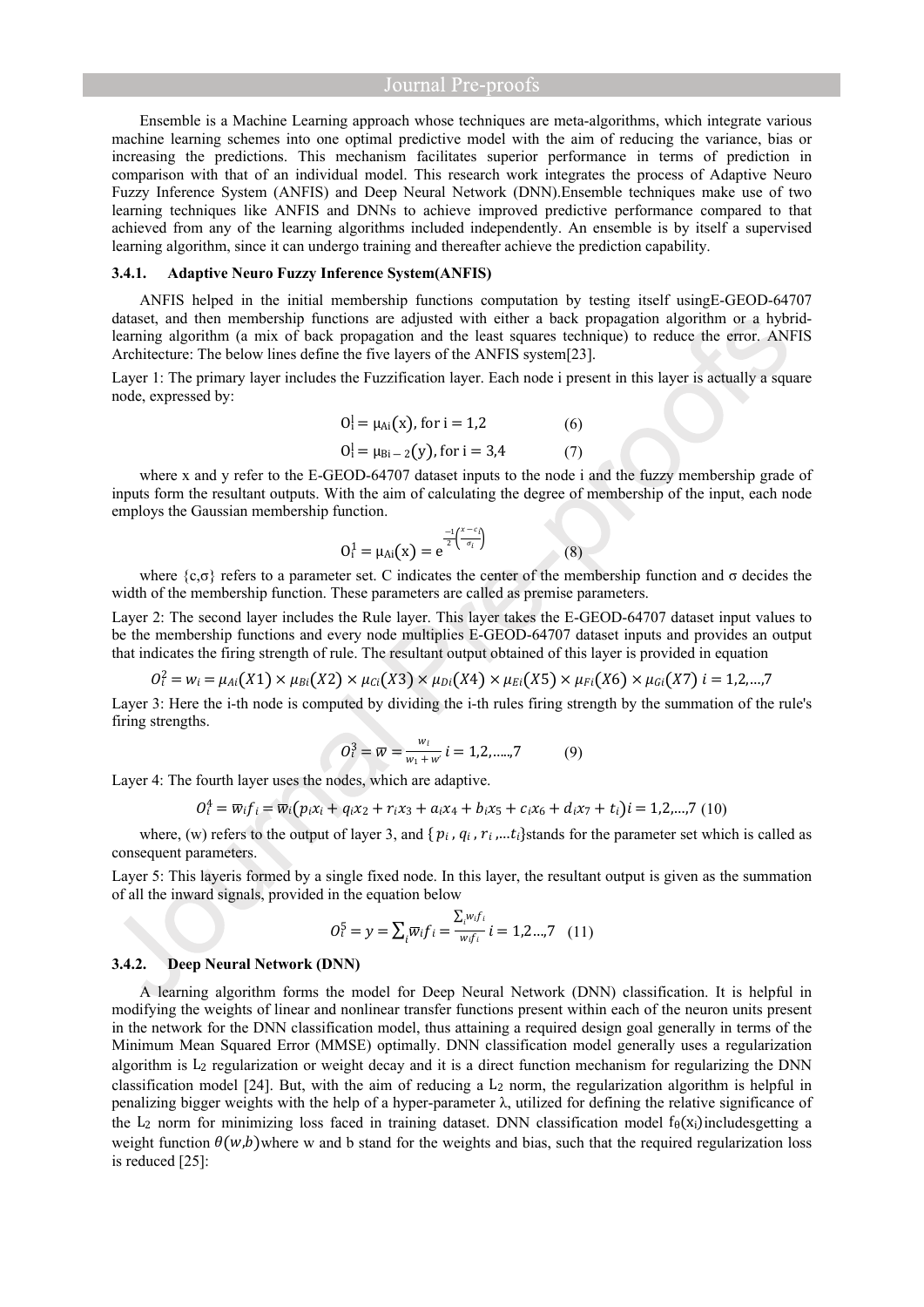$$
E(\theta, D) = \arg\min_{\theta} \left\{ \frac{1}{D} \sum_{(x_i, t_i) \in D} E(f_{\theta}(x_i), t_i) \right\} + \lambda ||\theta||_p(12)
$$

 $x_i$  indicates the inputs, and  $T_i$  are then used to  $\lambda$  target variable data. The hyper-parameter limits the regularization algorithm. The first function used in the regularization algorithm indicates an error function whereas the second function is called as a regularization error expressed by

$$
\|\theta\|_{p} = \left(\sum_{j=0}^{N} |\theta_{j}|^{p}\right)^{\frac{1}{p}}(13)
$$

The quality of performance of the deep neural network prediction (or diagnostic) model relies hugely on the DNN classification model while predicting the RA disease. Typically, the DNN prediction model having (L-1) hidden layers provides an output function:

$$
Y = \phi_L((...\phi_3(\phi_2(\phi_1(XW_1 + B_1)W_2 + B_2)W_3 + B_3)...)W_L + B_L)
$$
 (14)

Where the input matrix data X is sent to the layer as input;  $W<sub>n</sub>$  and  $B<sub>n</sub>$ , n = 1, 2, ..., L, stands for the weight matrix and bias vectors, correspondingly, for one of the n hidden layers; the transfer n,  $n = 1, 2, ..., L$ , is either a linear or nonlinear function. The final layer at  $\Phi$  function at  $n = L$  is called as an output layer, and the next other layers form the hidden layers in the DNN system and the framework. Consequently, the DNN prediction prototype can be helpful in the detection of RA disease with E-GEOD-64707 dataset during diagnostics.

#### **3.4.3 The role of the DNNs and ANFIS :**

The disease prediction is carried out using the ensemble mechanism, which increases the prediction accuracy.The ensemble disease prediction mechanism integrates the process of Adaptive Neuro Fuzzy Inference System (ANFIS) and Deep Neural Networks (DNNs). The ensemble mechanism of classifiers is a group of classifiers whose decisions individually are integrated generally by weighted means for the classification of new RA examples. Ensemble techniques make use of two learning techniques like ANFIS and DNNs to achieve improved predictive performance compared to that achieved from any of the learning algorithms included independently. An ensemble is by itself a supervised learning algorithm, since it can undergo training and thereafter achieve the prediction capability

#### **3.4.3. Weighted Majority Voting**

Hard voting can be considered to be a simpler scenario of majority voting [26]. In this, the prediction of the class label  $\hat{y}$  is done through majority (plurality) voting of every classifier  $C_i$ :

$$
\hat{y} = mode{C_1(x), C_2(x), ..., C_m(x)} (15)
$$

Supposing that three classifiers are integrated, which classifies a training sample as below:

- classifier 1 -> class 0
- classifier 2 -> class 0
- classifier 3 -> class 1

$$
\hat{y} = mode\{0, 0, 1\} = 0 \tag{16}
$$

Through majority vote, the sample would be classified as "class 0."

# **3.5. Designing DNCM Model**

Neutrosophic Cognitive Map (NCM) is called as a Neutrosophic directed graph having perceptions including rules, events and so on, in the form of nodes and causalities or in determinates to be edges. The concept on just fuzzy cognitive maps corresponds to the association/non-association amidst two nodes. It is a logic in which, every logical statement is predicted to have the proportion of truth in a subset T, and the proportion of uncertainty in a subset I, and the ratio of inaccuracy in a subset F, in which T, I, F refer to benchmarked or non-standard original subsets. Suppose  $C_1, C_2, \ldots, C_n$  indicates n nodes and the nodes represent descriptive RA concepts, which can be either features or behaviors of the system. As a result, a node  $C_i$ isrepresented by  $(x_1, x_2, \ldots, x_k)$  in which  $x_k$ 's either have the value of 0or 1 or I (I refers to the indeterminate) and  $x_k = 1$  indicates that the node  $C_k$ exists in the bigger stage of RA and  $x_k = 0$  represents that the node exists in the lower stage of RA and  $x_k = I$  represents that the state of nodes is in an intermediate stage of RA. Consider  $C_i$  and  $C_i$  indicate the two nodes (which are thenotions of RA) of the NCM. The directed edge running from  $C_i$  to  $C_i$  indicate the causality of  $C_i$  on  $C_i$  called as connections. Each edge in the NCM gets weighted with a number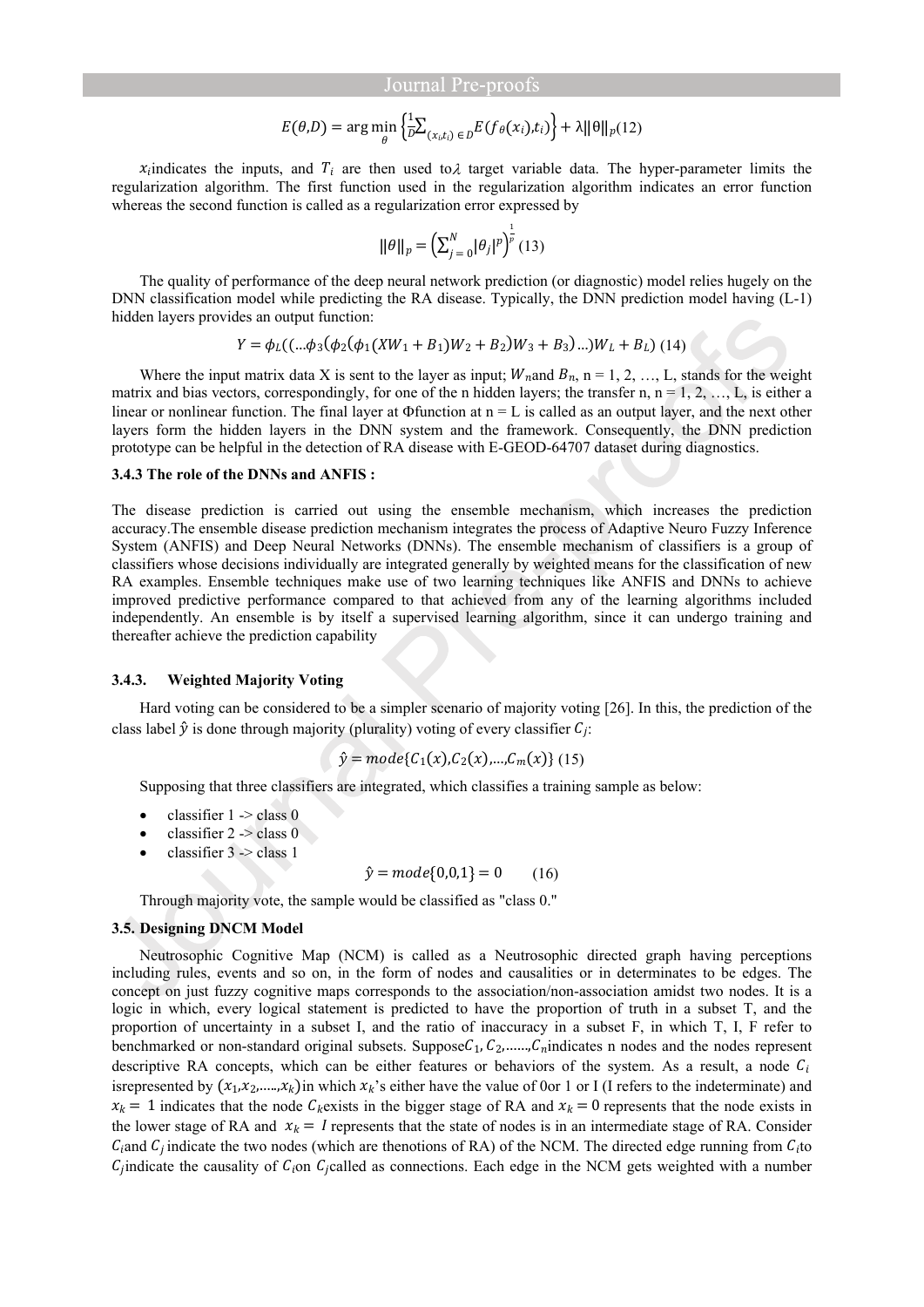present in the set  $\{-1, 0, 1, I\}$ . Consider  $W_{ij}$  refers to the weight of the directed edge  $C_i C_j$ ,  $W_{ij} \in \{-1, 0, 1, I\}$ .  $W_{ij}$ = 0 if  $C_i$  doesn't make any consequence on  $C_i$ ,  $W_{ii}$  = -1 when rise (or reduction) in  $C_i$  generates an increment (or reduction) in  $C_i$ ,  $W_{ij} = 1$  when increase (or reduction) in  $C_i$  generates an increase (or reduction) in  $C_i$ .  $W_{ij} = 1$  when the association or consequence of  $C_i$  on  $C_j$  signifies an indeterminate.NCMs having edge weight from {-1, 0, 1, I} are known as simple NCMs. Take the Neutrosophic matrix  $N(E)$  isdefined as N(E) = ( $W_{ij}$ ) in which  $W_{ij}$  is known as the weight of the directed edge  $C_iC_j$ , in which  $W_{ij} \in \{-1, 0, 1, I\}$ .  $N(E)$  is called as the Neutrosophic adjacency matrix of the NCM.Take  $A = (a_1, a_2, \dots, a_n)$  in which  $a_i \in \{-1, 0, 1, 1\}$ . A is called as the instantaneous state Neutrosophic vector and it signifies the on-off indeterminate state of the node at and instantof $a_n$ .

- $a_i = 0$  if  $a_i$  is in off state (low)
- $a_i = 1$  if  $a_i$  is in on state (high)
- $a_i = I$  if  $a_i$  is in intermediate state (medium) for  $i = 1, 2, \ldots, n$ .

Consider  $C_1C_2$ ,  $C_2C_3$ ,  $C_3C_4$ , ...,  $C_n \text{ }-1 \text{ } C_n$  be the cycle followed, if C gets turned on and if the causality flows through the edges in a cycle and if it generates  $C_i$  one more time, then the dynamical system goes through a cyclic pattern. This holds true for any node  $c_{i}$  for  $i = 1, 2, \ldots, n$ . The equilibrium state for this dynamical system is known as the hidden pattern. Assume that the NCM stays with  $C_1$  and  $C_n$  on, which is to state that the state vector continues as  $(1,0,...1)$  and this Neutrosophic state vector  $(1,0,...,0,1)$  is called to be the fixed point. If the NCM gets settled with a Neutrosophic state vector restated as  $A_1\rightarrow A_2\rightarrow...\rightarrow A_i\rightarrow A_1$ , this equilibrium is referred as the NCM's limit cycle.

# **3.5.1. Dynamic Neutrosophic Cognitive Map (DNCM) Model**

Adhering to the objective of improving the capability of NCMs, a Dynamic Neutrosophic Cognitive Map(DNCM) model is presented, which is capable of reflecting the dynamic conducts and developing nonlinear associations in the systems. As to the adjacency matrix  $N(E)$  value to concept RAC<sub>i</sub>, its relative location finds its specific weight with respect to other concepts. Consequently,  $W_{ij}$  is explained along these lines:

$$
w_{ij} = \begin{cases} 0 \in domain(low) \\ 1 \in domain(large) \\ -1 \in domain(no) \\ l \in domain(intermediatestate) \end{cases} (17)
$$

 $W_{ij}$ takes three different values strictly. Weight learning in NCM is equivalent to the problem ofoptimization in the connection matrix, which is solved using the equation 17. NCM learning is focused on the learning of the adjacency matrix  $(a_i)$  and also on the available earlier unprocessed RA information. The learning approaches for NCMs are focused on the learning of the adjacency matrix depending on heuristic information of experts or on the available historic RA or else on both of them. Evolutionary DNCM learning approaches compute adjacency matrices from earlier information, which is a best suitable fit for the set of input state vectors. The learning goal of DNCM evolutionary learning is the generation of perfect adjacency matrices for individual NCM modeling based systems.

# **3.5.2. Improved Cuckoo Search Algorithm(ICSA)**

#### **Cuckoo Search (CS)**

CS gets its inspiration from the obligate brood parasitism placing their data point in the cluster belonging to host birds. This minimizes the possibility of the data point being discarded and, hence, improves their reproduction capability. It is to be noted that that many host birds directly

contradict the intrusive data point. In this scenario, in case the host birds finds that the data point are not theirs, then they will either abandon them or justly eave their cluster and construct new ones, in another place. Generally, the data point hatch some time little before their host data point. At first, the instinctive action is to get the host data point out through the blind pushing of the data point out of the cluster. This act helps in improving the data point a share of food given by its host bird. The CS helps in modeling such breeding act and, therefore, can be used for different problems of optimization, and it is found that the CS performance can be enhanced with the help of Lévy Flights rather than the ordinary random walk[27]. If nature is considered, animals look out for prey either in random or semi-random fashion. Typically, the foraging path of an animal is truly a random walk as its next movement depends on both the present position/state and the transition probability to the next subsequent position. The selected direction is inherently based on a probability, and its modeling can be done analytically. Different research works have revealed that the flight behavior of several animals and insects shows the general features found in Levy flights. A Lévy flight is basically a random walk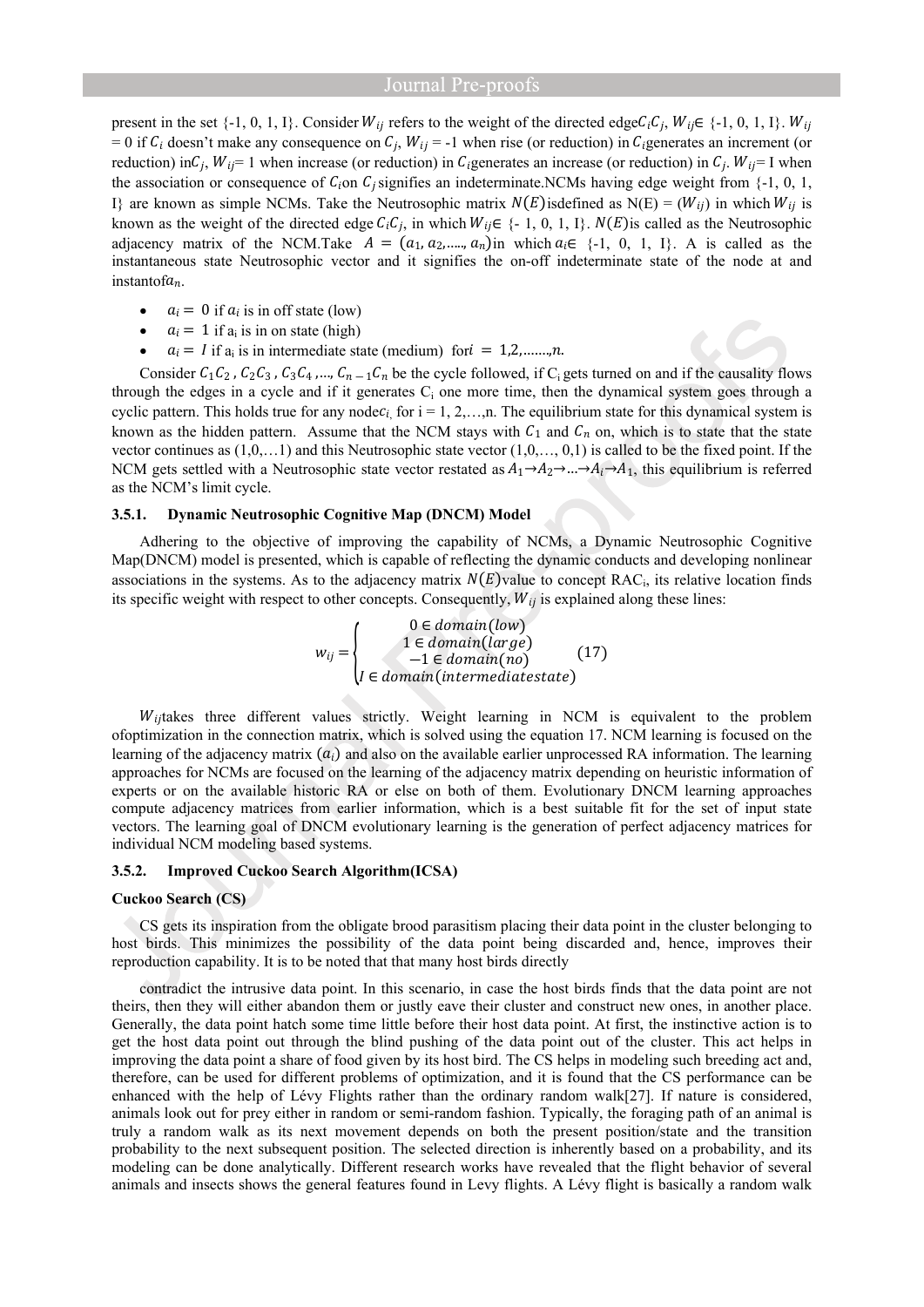in which the step-lengths are spread in accordance with a heavy-tailed probability distribution. Once the steps of a larger number are reached, the distance from the start of the random walk becomes a static distribution.

# **Cuckoo Search Implementation**

Every data point in a cluster indicates a solution, and a data point indicates a solution newly found. The objective is to use the new and much superior solutions (data point) for replacing the comparably inferior solutions in the nests. Simply said, every cluster contains one data point. The algorithm can be increased in scope to more complex scenarios in which every cluster contains multiple data points indicating a group of solutions. The CS relies on three ideal rules:

- Every cuckoo generates one data point at a certain point of time, and puts it into any random cluster
- The best cluster having a higher quality of data point (solutions) will then be carried forward to the next generations
- The total number of host nests that are available is constant, and a host can find an alien data point having a probability p[a]. In this scenario, the host bird can either discard the data point or leave the cluster to construct an entirely new cluster elsewhere.

For the sake of simplicity, the final guesstimate can be approximated using a fraction a p of the n cluster getting substituted with new clusters, with newer randomized solutions. In the case of a maximization problem, the quality or fitness pertaining to a solution can just be in proportion to the objective function. Few other kinds of fitness can be expressed just like the fitness function used in genetic algorithms. In accordance with the rules stated above, the pseudo code gives the fundamental steps of the CS, as below:

# **Procedure of Cuckoo Search Algorithm**

begin

Objective function  $f(x)$ ,  $x = (x_1, \dots, x_d)^T$ 

Create initial population of

n host clusters  $x_i$  ( $i = 1,2,...,n$ )

While(t<MaxGeneration) or (termination criterion)

Acquire a cuckoo in random using Levy flights

assess its quality/fitness  $F_i$ 

select a cluster among  $n(say.j)$ in random

```
if(F_i > F_i)
```
substitute *j* with the new solution;

end if

A proportion  $(p_a)$  of not so good clusters

are discarded and new ones are constructed;

Retain the best solutions

(or clusters having high fitness solutions);

Sort the solutions and get the current best

end while

Post process the results and visualization

End

when new solutions  $x_i(t + 1)$  are generated for the i<sup>th</sup> data point, the Lévy flight process is carried out.

$$
x_i(t+1) = x_i(t) + \alpha \oplus \text{Levy}(\lambda)
$$
 (18)

where  $\alpha$  >0 refers to the step size, which in turn, has to be relative to the scaling in the problem of interest. The product ⊕implies multiplications done entry-wise. A Lévy flight in which the step-lengths are spread as per the probability distribution given below is defined.

$$
Levy \ u = t^{-\lambda}, \ 1 < \lambda \leq 3 \ (19)
$$

In this step, the sequential jumps/steps of a data point generally create a random walk, which follows a power-law step-length distribution having a potentially strong tail. It is good mentioning that, practically, in the event of a data point being quite identical to the data points of the host, then this data point has the least probability of being found out, and therefore the fitness has to be associated with the difference in solutions.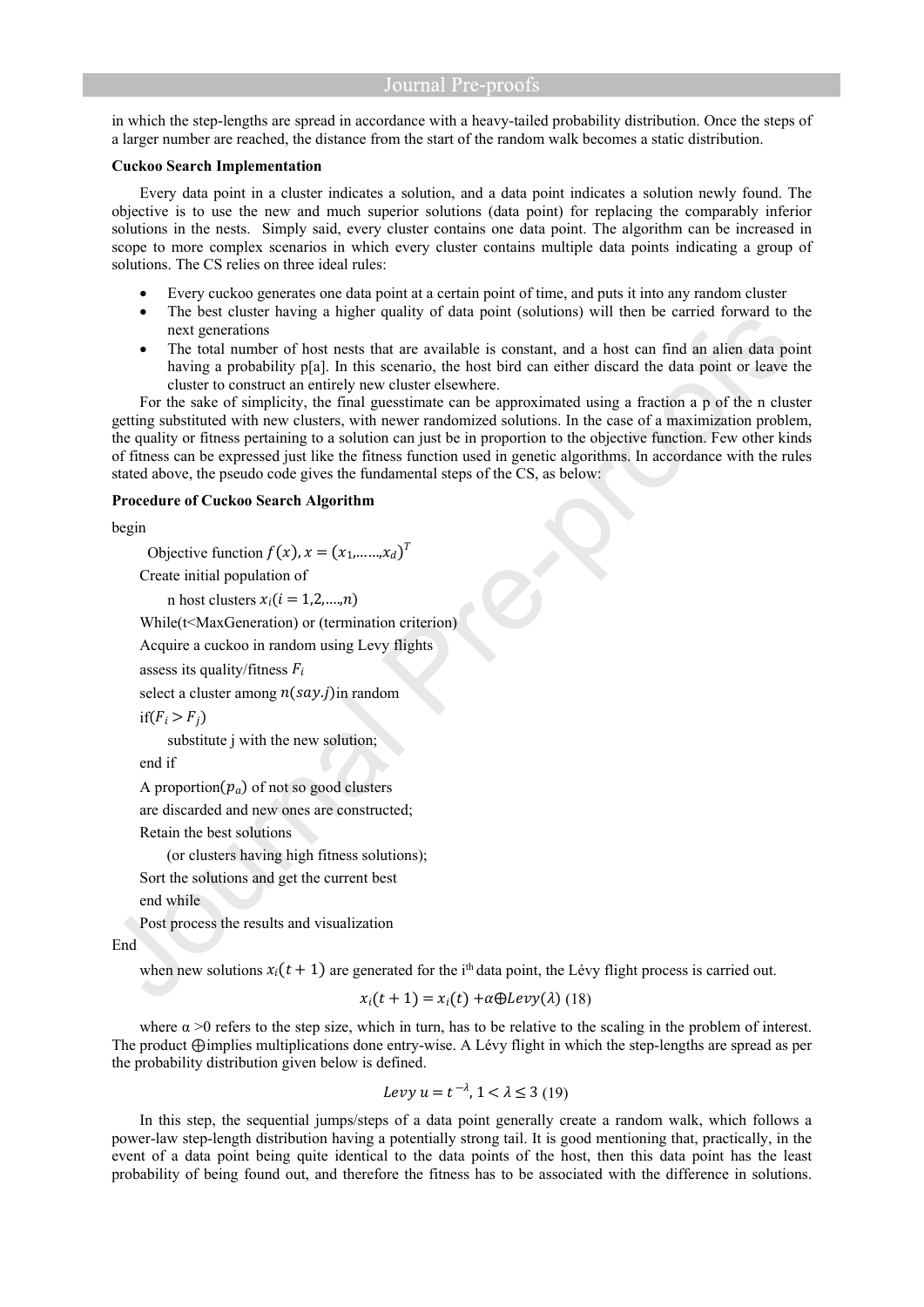Hence, it is a better idea to perform a random walk in a preferential manner using some randomly chosen step sizes.

# **Improved Cuckoo Search (ICS)**

The parameters  $p_a$ ,  $\lambda$  and  $\alpha$ used in the CS assist the algorithm in finding both globally and locally extended solutions, correspondingly. The parameters  $p_{q}$  and  $\alpha$  are quite significant parameters used in modifying the solution vectors, and can find huge application in making adjustments to the convergence rate of the algorithm. The classical CS algorithm makes use of constant value for both  $p_a$  and a. These values get defined during the initialization stage and cannot be modified while newer generations spring up. The primary disadvantage of this technique shows up in the number of iterations to get an optimized solution. In case the value of  $p_a$  is a small one and that ofof $\alpha$  is big, then the algorithm performance will be not so good and result in the number of iterations substantially increasing. In case the value of  $p_a$  is big and that of  $\alpha$  is small, then the convergence speed becomes high, however it may be incapable of finding the best cluster. One primary variance between the ICS and CS lies in the way  $p_a$  and  $\alpha$  are adjusted. In order to boost the performance achieved of the CS algorithm and get over the disadvantages with static values of  $p_a$  and  $\alpha$ , the ICS algorithm makes use of variables  $p_a$  and  $\alpha$ . During the prime initial generations, the values of  $p_a$  and  $\alpha$  has to be sufficiently big to make the algorithm improve the diverseness of solution vectors. But, these values must be reduced in the last generations to get a superior and fine-tuned solution vectors. The values of  $p_a$  and  $\alpha$  are varied in accordance with the number of generations and defined, where  $NI$  and gneeter to the number of overall iterations and the present iteration, correspondingly [28].

$$
P_a(gn) = P_{amax} - \frac{gn}{NI}(P_{amax} - P_{amin})
$$
 (20)  

$$
\alpha(gn) = \alpha_{max} exp(c.gn)
$$
 (21)  

$$
c = \frac{1}{NI}Ln\left(\frac{\alpha_{min}}{\alpha_{max}}\right)
$$
 (22)

ICSA is a very successful in handling global optimisation since it is capable towards preserve stability among local and global random walks by means of switching limit. The parameters of the cuckoo are increased via the use of the gene values. This increases the classification results than the normal Cuckoo Search Algorithm (CSA).

# **4. RESULTS AND DISCUSSION**

This section explains about the overall performance comparison analysis of the proposed technical work for the RA gene samples dataset. Factorsresponsible for radiographic severity of Rheumatoid Arthritis (RA) in African-Americans are interpreted in a poor light. This research work attempts to investigate genes whose expression in Peripheral Blood Mononuclear Cells (PBMCs) is associated with the radiographic severity of RA. 20 control samples (from individuals not affected with RA) were then compared with 10 early mild, 10 early severe, 10 late mild, and 10 late severe RA samples. All of these samples were acquired from African-Americans. Out of this 20 control samples, a total of 300 gene expression array were utilized in this analysis. This examination uses RA gene samples and metrics including precision, recall, accuracy and f-measure. In predictive analytics, a confusion matrix (Table 1), uses a Table having two rows and two columns associated with the number of False Positive(FP), False Negative(FN), True Positive(TP), and True Negative(TN).

|        |                 | <b>Predicted</b> |                            |
|--------|-----------------|------------------|----------------------------|
|        |                 |                  | <b>Positive</b>   Negative |
| Actual | <b>Positive</b> | TP               | FP                         |
|        | <b>Negative</b> | FN               | TN                         |

|  | <b>Table 1: Confusion Matrix</b> |  |
|--|----------------------------------|--|
|--|----------------------------------|--|

- TP is called as the amount of right predictions made that an instance is positive.
- FN refers to the amount of incorrect predictions made that an instance is negative.
- FP indicates the amount of incorrect predictions made that an instance is positive.
- TN stands for the amount of correct predictions made that an instance is negative.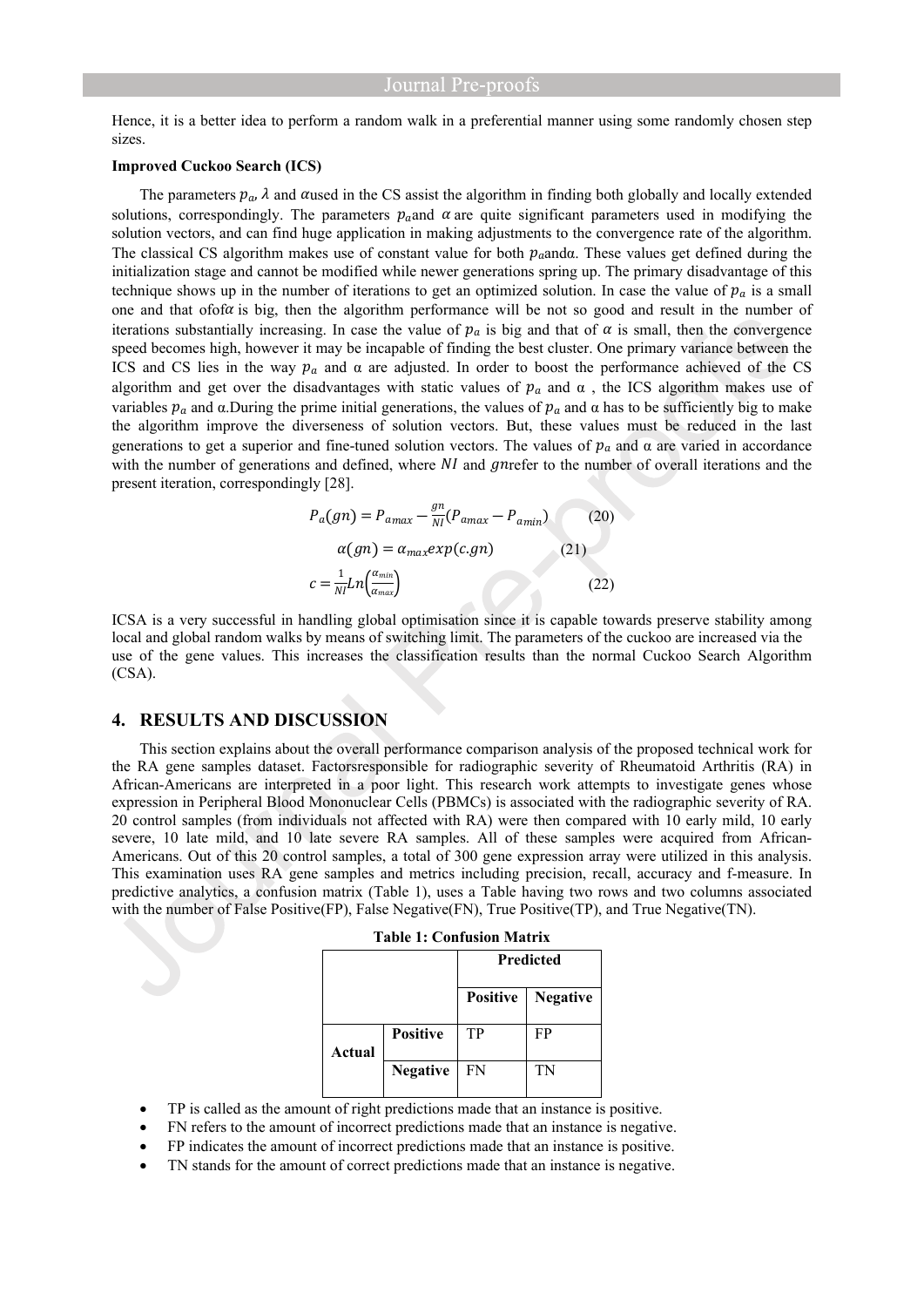Precision (P) is known as the ratio of the expected positive cases, which were right, as stated by expression (23)

$$
P = TP/(TP + FP)
$$
 (23)

The Recall or True Positive Rate (TPR) refers to the proportion of positive cases, which were correctly obtained, defined by equation (24)

$$
TPR = TP/(TP + FN) \quad (24)
$$

The F-measure or balanced F-score (F1 score) is called as the [harmonic mean](https://en.wikipedia.org/wiki/Harmonic_mean#Harmonic_mean_of_two_numbers) of precision and recall. Through its multiplication with the constant 2, it makes the score as 1 when recall and precision are 1 in accordance with the equation (25)

$$
F-score=2TP/(2TP+FP+FN)
$$
 (25)

The accuracy is measured as the proportion of the total number of predictions, which were correct. It is expressed by equation (26)

$$
Accuracy = (TP + TN) / (TP + TN + FP + FN) \quad (26)
$$

Table 2 provides the overall results of the techniques along with the metrics of performance evaluation.

**Table 2: Performance Comparison Metrics vs. RA ClassificationTechniques**

| <b>Techniques</b> | <b>Metrics</b> |                |                   |                  |  |
|-------------------|----------------|----------------|-------------------|------------------|--|
|                   | Precision (%)  | Recall $(\% )$ | F-measure $(\% )$ | Accuracy $(\% )$ |  |
| <b>SVM</b>        | 77.18          | 78.20          | 79.50             | 66.67            |  |
| <b>FCM-PSO</b>    | 84.44          | 82.61          | 83.52             | 75               |  |
| <b>DNCM-ICSA</b>  | 94.02          | 93.1           | 92.12             | 89.12            |  |



**Figure 2: Precision Results Evaluation of RA Classification Methods**

Figure 2 illustrates the performance results achieved of precision metrics corresponding to three classifiers such as the newly introducedSVM, FCM-PSO and DNCM-ICSA. The results show that the novelDNCM-ICSA classifier yields much better precision value of 94.02%, in comparison with the precision values ofSVM, FCM-PSOyielding 77.18%, 84.44% correspondingly.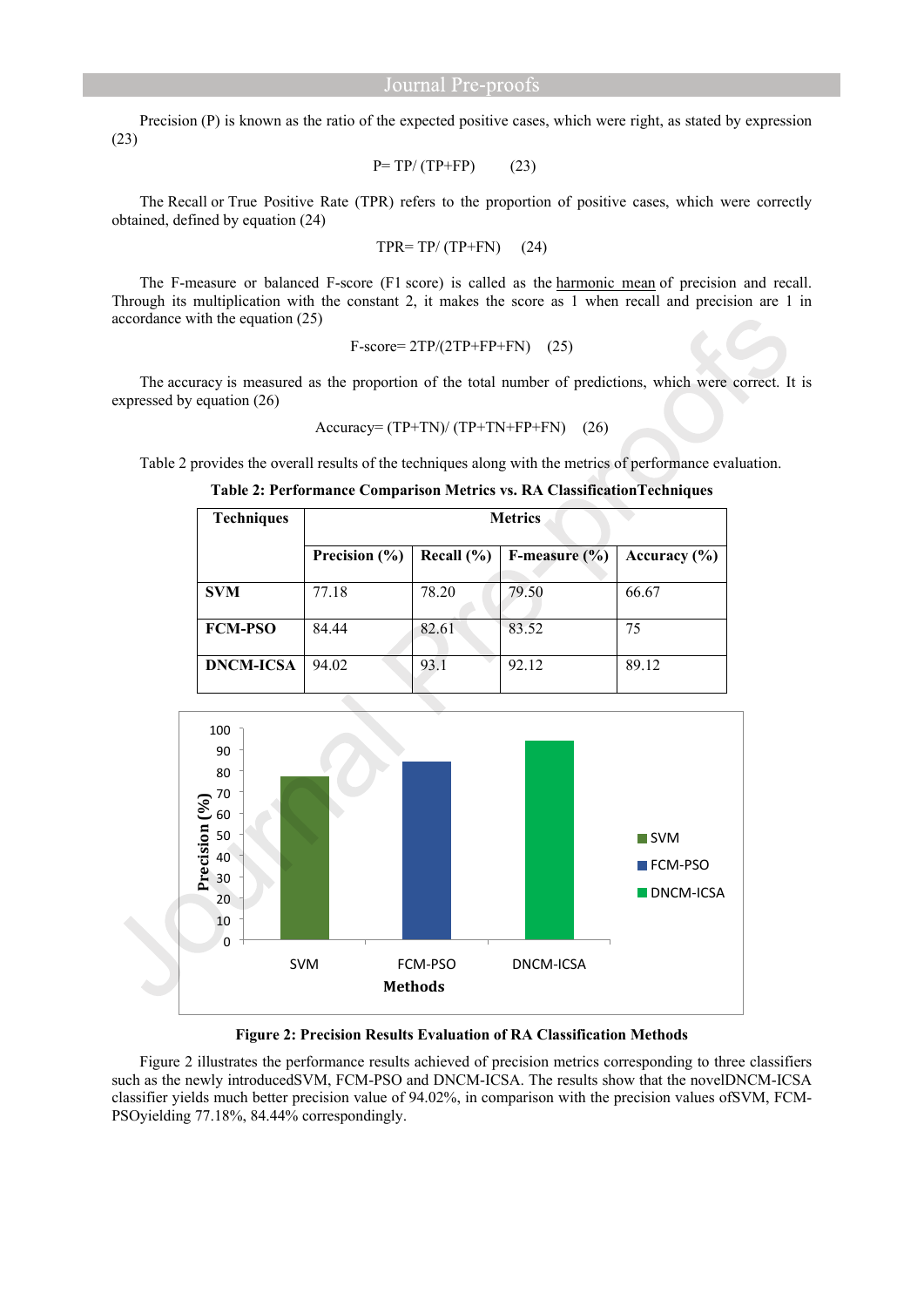

**Figure 3: Recall Results Evaluation of RA Classification Methods**

Figure 3 illustrates the recall results metrics corresponding to three classifiers such as the novelSVM, FCM-PSO and DNCM-ICSA. As observed from the figure 3 it is revealed that the novelDNCM-ICSA classifier yields much better recall value of 93.1 %, whereas the available techniques likeSVM, FCM-PSOyield much lesser recall value of 78.20%, 82.61% correspondingly.



**Figure 4: F-measure Results Evaluation of RA Classification Methods**

Figure 4 demonstrates the results of the F-measure comparison analysis of the three classification techniques, which include SVM, FCM-PSO and DNCM-ICSA. The results reveal that the novel DNCM-ICSA classifier yield much better f-measure results of 92.12%, while the other available techniques like SVM, FCM-PSO yields 79.50% and 83.52% correspondingly.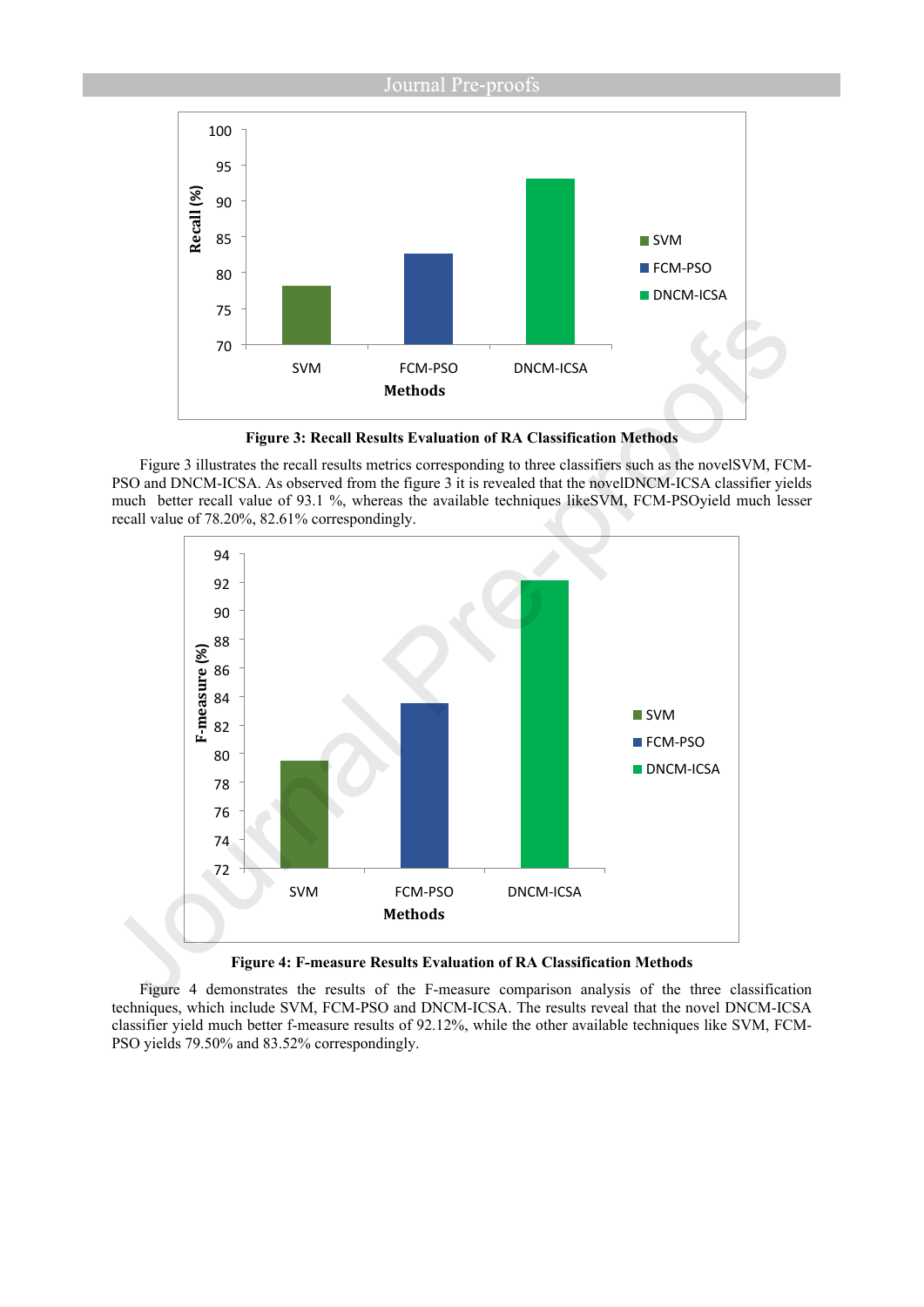

**Figure 5: Accuracy Results Evaluation of RA Classification Methods**

Figure 5 illustrates the results of the accuracy comparison analysis of the three classification techniques. The results show that the novel DNCM-ICSA classifier yields much better results of accuracy of 89.12%, while other available techniques like SVM, FCM-PSO yields 66.67% and 75% correspondingly.

# **4.1 Comparison of Cuckoo & Improved Cuckoo**

The parameters and used in the CS assist the algorithm in finding both globally and locally extended solutions, correspondingly. The parameters and are quite significant parameters used in modifying the solution vectors, and can find huge application in making adjustments to the convergence rate of the algorithm. The classical CS algorithm makes use of constant value for both and α. These values get defined during the initialization stage and cannot be modified while newer generations spring up. The primary disadvantage of this technique shows up in the number of iterations to get an optimized solution. In case the value of is a small one and that of is big, and then the algorithm performance will be not so good and result in the number of iterations substantially increasing. In case the value of is big and that of is small, then the convergence speed becomes high, however it may be incapable of finding the best cluster. One primary variance between the ICS and CS lies in the way and α are adjusted. In order to boost the performance achieved of the CS algorithm and get over the disadvantages with static values of and  $\alpha$ , the ICS algorithm makes use of variables and  $\alpha$ . During the prime initial generations, the values of and  $\alpha$  has to be sufficiently big to make the algorithm improve the diverseness of solution vectors. But, these values must be reduced in the last generations to get a superior and fine-tuned solution vectors. The values of and α are varied in accordance with the number of generations and defined, where and refer to the number of overall iterations and the present iteration, correspondingly. Comparison have been also done in the results section also in the figure 2-5 and table 2.

# **5. CONCULSION AND FUTURE WORK**

It is quite evident that Rheumatoid Arthritis disease is a disease, which reduces the survival rate, leads toa higher level of disability and reduces the quality of human life. Dynamic Neutrosophic Cognitive Map with Improved Cuckoo Search Algorithm (DNCM-ICSA) with ensemble classifier is introduced for obtaining the gene expression profile that differentiates the patients affected with RA from significant control subjects. In this technical work, there are four important steps, which are involved, which include data preprocessing, feature selection, prediction and classification. During the first phase, gene selection refers to the procedure of preprocessing the input dataset with the objective of assessing theavailable attributes with the intent that only the genes relevant information are saved and irrelevant gene information are removed, in the next step, the gene selection is carried out through the T-test, chi-squared test, relief-F and Minimum Redundancy Maximum Relevance (mRMR). In the third step, disease prediction employing ensemble mechanism integrates the process of the Adaptive Neuro Fuzzy Inference System (ANFIS) and Deep Neural Networks (DNNs). At last, gene classification is performed by DNCM-ICSA algorithm. Prediction model and classification can be utilized for the detection of RA disease with E-GEOD-64707 dataset during the process of diagnosis. The resultant outcome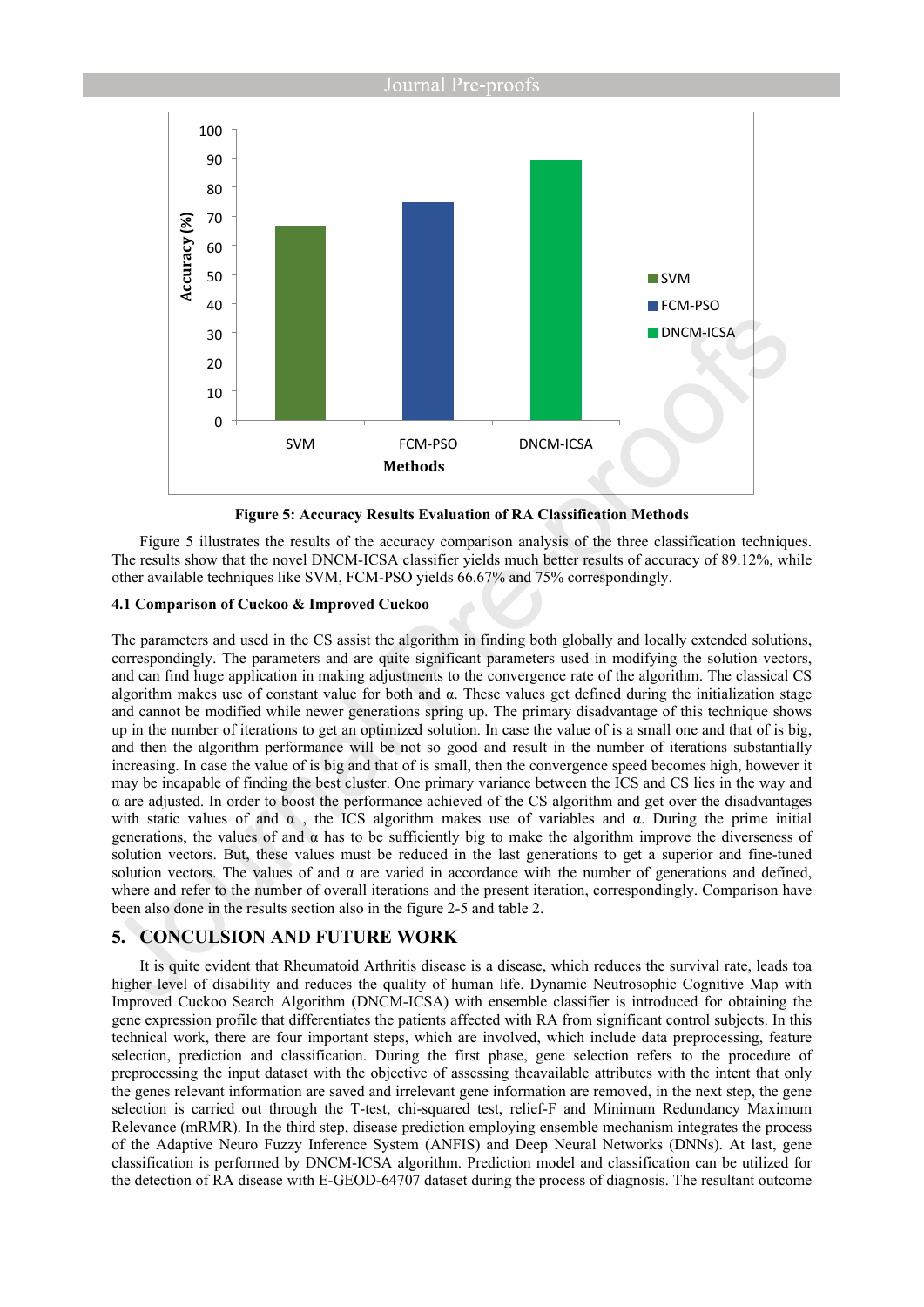of the novel classifier are measured in terms of the metrics like precision, recall, F-measure and accuracy. At last,DNCM-ICSA classifier attains a much better accuracy value of89.12%, while other available techniques like SVM, FCM-PSO yields 66.67% and 75% correspondingly. As the work intended for the future, the following are proposed (i) design of novel hybrid classification techniques to boost the classifier accuracy and optimization of the computational efficacy of classifier, (ii)the prediction performance is increased by bringing in the hybrid feature selection approaches like filter-wrapper-embedded algorithm.

# **REFERENCES**

- [1] B. Heidari, Rheumatoid Arthritis: Early diagnosis and treatment outcomes, Caspian journal of internal medicine, Vol.2, No.1, Pp.161-170, 2011.
- [2] Jr J.T. Birch and S. Bhattacharya, Emerging trends in diagnosis and treatment of rheumatoid arthritis, Prim Care, Vol.37, No.4, Pp.779–92, 2010.
- [3] L. Gossec, C. Combescure, N. Rincheval, A. Saraux, B. Combe and M. Dougados, Relative clinical influence of clinical, laboratory, and radiological investigations in early arthritis on the diagnosis of rheumatoid arthritis, Data from the French Early Arthritis Cohort ESPOIR, The Journal of rheumatology, Vol.37, No.12, Pp.2486-2492, 2010.
- [4] Q. Guo, Y. Wang, D. Xu, J. Nossent, N.J. Pavlos and J. Xu, Rheumatoid arthritis: pathological mechanisms and modern pharmacologic therapies, Bone research, Vol.6, No.1, Pp.1-14, 2018.
- [5] C.Y. Chin, M.Y. Weng, T.C. Lin, S.Y. Cheng, Y.H.K. Yang and V.S. Tseng, Mining disease risk patterns from nationwide clinical databases for the assessment of early rheumatoid arthritis risk, PloS one, 2015.
- [6] Z. Bedran, C. Quiroz, J. Rosa, L.J. Catoggio and E.R. Soriano, Validation of a prediction rule for the diagnosis of rheumatoid arthritis in patients with recent onset undifferentiated arthritis, International journal of rheumatology, 2013.
- [7] A.N. Burska, K.Roget, M. Blits, L.S. Gomez, F. Van De Loo, L.D. Hazelwood, C.L. Verweij, A. Rowe, G.N. Goulielmos, L.G.M. Van Baarsen and F. Ponchel, Gene expression analysis in RA: towards personalized medicine, The pharmacogenomics journal, Vol.14, No.2, Pp.93-106, 2014.
- [8] D. Aletaha, T. Neogi, A. Silman, J. Funovits, D. Felson, C. Bingham, N. Birnbaum, G. Burmester, V. Bykerk, M. Cohen, B. Combe, K. Costenbader, M. Dougados, P. Emery, G. Ferraccioli, J. Hazes, K. Hobbs, T. Huizinga, A. Kavanaugh, J. Kay, T. Kvien, T. Laing, P. Mease, H. Ménard, L. Moreland, R. Naden, T. Pincus, J. Smolen, E. Stanislawska-Biernat, D. Symmons, P. Tak, K. Upchurch, J. Vencovsky, F. Wolfe and G. Hawker, Rheumatoid arthritis classification criteria: an American College of Rheumatology/European League Against Rheumatism Collaborative Initiative, Ann. Rheum. Dis., Vol.69, No.9, Pp.1580–1588, 2010.
- [9] M.D. Mjaavatten and V.P. Bykerk, Early rheumatoid arthritis: the performance of the 2010 ACR/EULAR criteria for diagnosing RA, Best Pract. Res. Clin. Rheumatol, Vol.27, Pp.451-466, 2013.
- [10] S. Whalen and G. Pandey, A comparative analysis of ensemble classifiers: case studies in genomics, IEEE 13th International Conference on Data Mining, Pp.807-816, 2013.
- [11] B.V. Sumana and T. Santhanam, An empirical comparison of ensemble and hybrid classification, Proc. Processing and VLSI, Pp.463-470, 2014.
- [12] S. Shanmugam and J. Preethi, Design of Rheumatoid Arthritis Predictor Model Using Machine Learning Algorithms, Cognitive Science and Artificial Intelligence, Pp.67-77, 2018.
- [13] C. Lin, Y. Zou, J. Qin, X. Liu, Y. Jiang, C. Ke and Q. Zou, Hierarchical classification of protein folds using a novel ensemble classifier, PloS one, Vol.8, No.2, 2013.
- [14] H. Sharon, I. Elamvazuthi, C.K. Lu, S. Parasuraman and E. Natarajan, Classification of Rheumatoid Arthritis using Machine Learning Algorithms, IEEE Student Conference on Research and Development (SCOReD), Pp. 245-250, 2019.
- [15] Z. Shiezadeh, H. Sajedi and E. Aflakie, Diagnosis of rheumatoid arthritis using an ensemble learning approach, ICAITA, SAI, CDKP, Signal, Pp.139-148, 2015.
- [16] S. Bardhan and M.K. Bhowmik, 2-Stage classification of knee joint thermograms for rheumatoid arthritis prediction in subclinical inflammation, Australasian physical & engineering sciences in medicine, Vol.42, No.1, Pp.259-277, 2019.
- [17] S. Shanmugam and J. Preethi, A Study of Early Prediction and Classification of Arthritis Disease using Soft Computing Techniques, International Journal for Research in Engineering Application & Management (IJREAM), Vol.03, No.05, Pp.35-47, 2017.
- [18] J.L. Salmeron, S.A. Rahimi, A.M. Navali and A. Sadeghpour, Medical diagnosis of Rheumatoid Arthritis using data driven PSO–FCM with scarce datasets, Neurocomputing, Vol.232, Pp.104-112, 2017.
- [19] M. Kourilovitch, C. Galarza-Maldonado and E. Ortiz-Prado, Diagnosis and classification of rheumatoid arthritis, Journal of autoimmunity, Vol.48, Pp.26-30, 2014.
- [20] S. Singh, A. Kumar, K. Panneerselvam and J.J. Vennila, Diagnosis of arthritis through fuzzy inference system, Journal of medical systems, Vol.36, No.3, Pp.1459-1468, 2012.